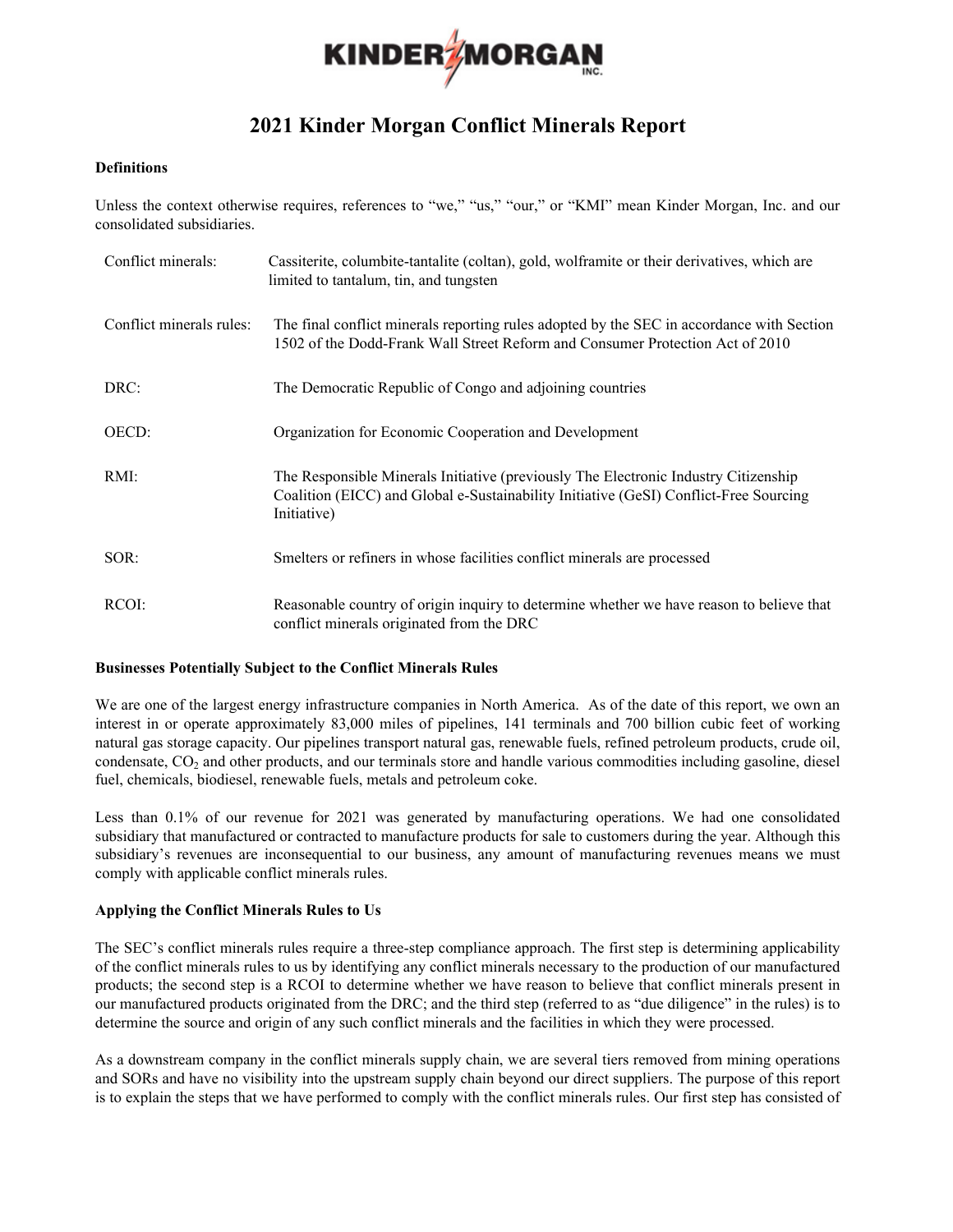making inquiries with our vendors to determine whether conflict minerals are present within the products that they sell to us. Since conflict minerals are likely to be necessary for the functionality of electronic components that we purchase from our suppliers as subcomponents to our manufactured products, we simultaneously performed the second compliance step, the RCOI, whereby we inquired about the origins of any conflict minerals present in our supply chain.

Those vendors who confirmed the presence of conflict minerals originating from the DRC in the subcomponents that they sell to us have stated that their due diligence to identify the sources within the DRC of those conflict minerals is ongoing, but they have not yet received complete information. We will continue communicating with our vendors to perform the third compliance step, which is due diligence to identify the sources of those conflict minerals and the SORs in which they were processed.

### **Due Diligence Framework and Resources**

We conducted due diligence with respect to our manufacturing operations using the OECD Due Diligence Guidance for Responsible Supply Chains of Minerals from Conflict-Affected and High Risk Areas as a framework. In addition, we used the RMI conflict minerals reporting template (originally developed by EICC-GeSI), which includes standard supply chain survey and information tracking methods to (i) determine if our manufactured products contain conflict minerals necessary to their functionality or production, (ii) perform a RCOI and (iii) assess whether our supply chain adheres to due diligence measures put forward by the OECD.

## **Due Diligence Steps Performed**

- Identified our businesses that manufactured or contracted to manufacture products in 2021;
- Determined that 19 of our manufactured products could contain conflict minerals;
- Further identified a total of 155 components of our 19 products that could contain conflict minerals, and 5 vendors from whom we purchased these components;
- Notified the above vendors to remind them that we are subject to conflict minerals rules and that we would be conducting due diligence regarding the presence, source, and chain of custody for any conflict mineral present in components we purchased from them, and to provide a copy of our conflict minerals policy;
- Using a standardized conflict minerals reporting template developed by RMI, made our initial inquiries with those 5 vendors and followed up to the extent necessary to procure responses;
- Compiled, reviewed and analyzed 5 vendor responses; and
- Conducted follow up to clarify a vendor response.

Some of the vendors who responded to our survey provided lists, on a company-wide basis, of SORs who processed conflict minerals contained in components they supplied to all of their respective customers, not just to us. As a result, we are unable to identify which SORs processed conflict minerals used in the components we purchased from these vendors. Vendors who identified SORs also indicated whether the SORs were included on RMI's list of SORs that are compliant with its Responsible Minerals Assurance Process ("Conformant SOR List").

The vendors who responded to our survey reported as follows: (i) one vendor reported, based on information reported by the vendor's own supplier, that conflict minerals present in the subcomponents they supplied to us were not from an SOR who sources from the DRC; however, because the SOR identified was not named on the Conformant SOR List, we consider the source of these conflict minerals to be unknown; (ii) 3 vendors reported, on a company-wide basis, that subcomponents they supplied to their respective customers (including possibly us) did contain conflict minerals from the DRC, but their due diligence regarding sources and SORs is still in process, and accordingly, their sources and SORs cannot be fully reported to us; and (iii) one vendor reported that they are not subject to the conflict minerals rules and do not have policies that address conflict minerals sourcing.